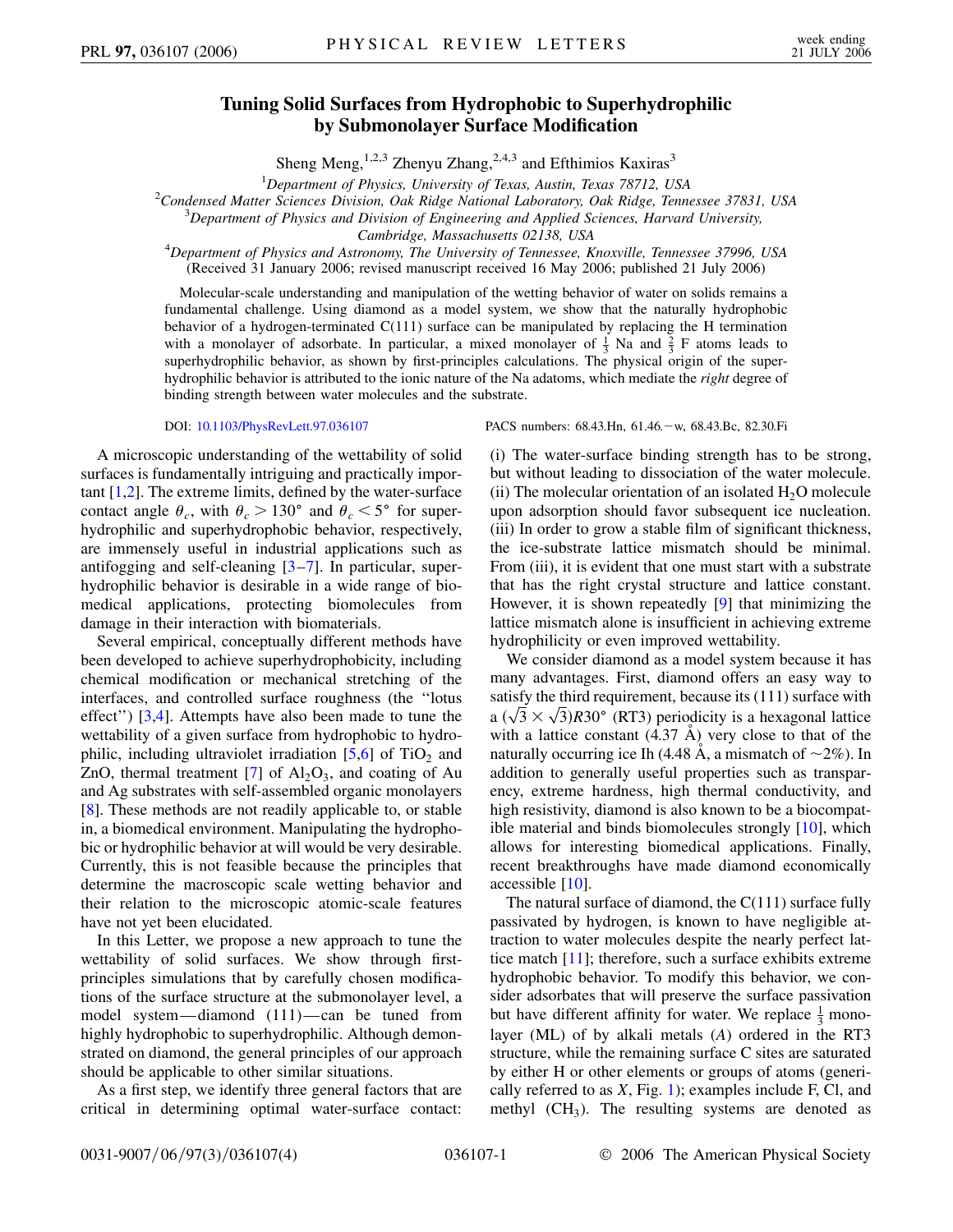<span id="page-1-0"></span>

FIG. 1 (color). Geometry of the diamond-ice contact. (a) Top view of the modified C(111) surface, terminated by  $\frac{1}{3}$  ML of alkali metal atoms (*A*) and  $\frac{2}{3}$  ML of *X* elements in an ordered alkan metal atoms (A) and  $\frac{2}{3}$  ML of X elements in an ordered  $(\sqrt{3} \times \sqrt{3})$ R30<sup>o</sup> lattice. Supercells used in the calculation are indicated by yellow lines. (b) Top view of the first water bilayer adsorption on this surface. (c) Side view of eight water bilayers on the surface.

 $C(111)$ - $(A, X)$  hereafter. This strategy is naturally appealing and promising for the following reasons: First, the surface dangling bonds of the C atoms have to be saturated by either H or the new element in order to form a stable surface for realistic applications; alkali metals, halogens, and methyl groups, just like H, serve this purpose perfectly. Second, alkali metal *ions* are known to bind strongly to, but do not dissociate, water molecules. Third, most alkali elements, especially K and Na, and many halogens are naturally present in biological environments as in the human body.

To evaluate the proposed surface modifications, we employ first-principles calculations in the framework of density-functional theory, a well-established methodology with predictive powers. For the calculations we use VASP [\[12\]](#page-3-11) with projector-augmented-wave pseudopotentials [\[13\]](#page-3-12) and the Perdew-Burke-Ernzerhof functional [\[14\]](#page-3-13), which are the most reliable in describing the hydrogen bonds and bulk properties of water [[15](#page-3-14)], as well as surface properties. We model the surface by a supercell slab ge-ometry [\[16\]](#page-3-15).

We address first the (super)hydrophobic nature of the Hpassivated  $C(111)$  surface. To this end, we have calculated the adsorption energy on this surface and find it to be 26 meV for a single water molecule. The potential energy as a function of water-surface distance and orientation is shown in Fig. [2.](#page-1-1) Because the lattice constant of the  $C(111)$ surface matches that of the (0001) surface of ice Ih with minimal strain, water in principle could also form ice overlayers on  $C(111)$ -H. Such ice overlayers are similar in structure to bulk ice, whose elemental building block is a bilayer [[17](#page-3-16)[,18](#page-3-17)]. Within a water bilayer, the molecules form a puckered hexagonal network, and there are two molecules per unit cell, connected by hydrogen bonds, with a

<span id="page-1-1"></span>

<span id="page-1-2"></span>FIG. 2 (color online). Calculated energy dependence of water adsorption on: (a) the distance between *A* and O  $(d_{AO})$ ; (b) the angle between the water molecule and the surface plane  $(\theta)$ , see inset). Curves are fitted according to Eq. [\(1](#page-2-0)).

difference of 0.96  $\AA$  in their positions in the (0001) direction. We have also calculated the bilayer adsorption energy of water on C(111)-H and found it to be 435 meV/ $H_2O$ . This value is much smaller than the ice formation energy  $E_{\text{ice}} = 670 \text{ meV}/\text{H}_2\text{O}$  (our result, which agrees well with Refs.  $[2,15]$  $[2,15]$  $[2,15]$  $[2,15]$  $[2,15]$ ). As a rough estimate, we can use the linear relationship between contact angle and monomer adsorption energy established for water adsorption on graphite [\[19\]](#page-3-18) to obtain the contact angle of water on  $C(111)$ -H: we find this to be 145°, illustrating the superhydrophobic nature of this surface. Indeed, experiments [\[11\]](#page-3-10) show that *diamondlike* films are hydrophobic, with  $\theta_c \approx 100^\circ$ .

We next examine the adsorption of water onto the  $C(111)-(A,H)$  surfaces by first considering  $A = K$  and Na. Detailed calculations show that both K and Na are partially ionized upon adsorption due to net charge transfer from the alkali adatoms to the C atoms. The ionized nature of the adsorption, in turn, enhances the binding strength of the water molecule, which is equal to 246 and 345 meV on  $C(111)$ -(K, H) and  $C(111)$ -(Na, H), respectively. Although both values are much higher than  $26 \text{ meV}$  on C(111)-H, they are still not strong enough to induce wetting, because the bilayer adsorption energies of water on  $C(111)-(K<sub>r</sub>, H)$ and C(111)-(Na<sub>r</sub> H) are, respectively, only 511 and 568 meV per  $H_2O$ , still significantly lower than  $E_{\text{ice}}$ .

Remarkable improvements in wettability are achieved by terminating other C sites with F in a structure we refer to as  $C(111)$ -(Na, F). For this surface, we considered water interaction at three levels: single water adsorption, bilayer ice formation, and multilayer ice growth. For the single water molecule, we find an adsorption energy of 490 meV, much higher than the cases of  $C(111)$ - $(K, H)$  and  $-(Na, H)$ [see Fig.  $2(a)$ ]. The molecular geometry is very similar, but the C-Na  $(2.38 \text{ A})$  and Na-O  $(2.32 \text{ A})$  bond lengths are both shorter than the corresponding bond lengths on  $C(111)$ -(Na, H) (2.50 and 2.38 Å).

For ice bilayer formation, the spatial orientation of a single molecule comes into play. We find the angle between the water plane and the  $C(111)-(K, H)$ ,  $-(Na, H)$ surfaces to be  $\theta \sim 40^{\circ}$  [Fig. [2\(b\)](#page-1-2)], very close to  $\theta_0 =$ 36-, the corresponding value in bulk ice. On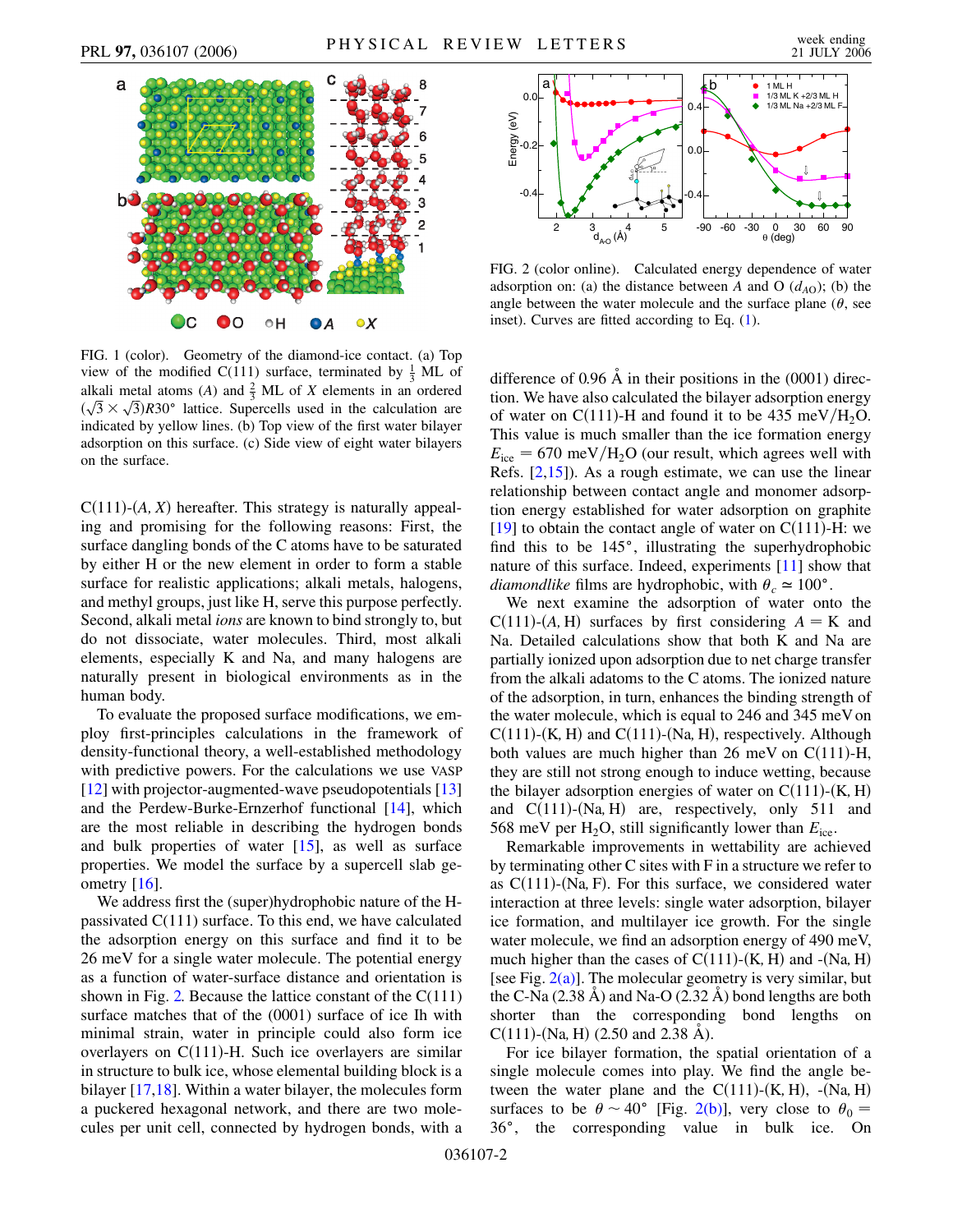C(111)-(Na, F) this angle increases to  $\theta = 56^{\circ}$ , still close to the ideal angle. The energy dependence on water adsorption height and orientation in Fig. [2](#page-1-1) can be fitted by a simple formula with electrostatic, Lennard-Jones, and angle-dependent interactions:

<span id="page-2-0"></span>
$$
U(d, \theta) = \frac{q_A q_H}{d_{AH}} + \frac{q_A q_O}{d} + \frac{A}{d^{12}} - \frac{C}{d^6} + \frac{a - b \cos 2\theta}{d},
$$
\n(1)

where *d* is the distance between *A* and O;  $d_{AH}$  (the distance between *A* and H) is determined by  $d$ ,  $\theta$ , and the water molecule geometry from the TIP3P water model [[20](#page-3-19)]. We also use TIP3P point charges,  $q_H = 0.417e$  and  $q_O =$ 0*:*834*e*. Other parameters are listed in Table [I](#page-2-1).

More critically, an isolated ad-water is free to rotate along the azimuthal angle with a negligible energy barrier calculated to be 3 meV. Therefore, the ad-water is ideally oriented to serve as a nucleation center for bilayer formation. Indeed, the adsorption energy of an ice bilayer on  $C(111)$ -(Na, F) is 674 meV per H<sub>2</sub>O. This affinity is slightly higher than  $E<sub>ice</sub>$ , leading to the formation of a perfect two-dimensional water layer on the  $C(111)$ -(Na, F) surface, that is, superhydrophilic.

Beyond the bilayer thickness, lattice mismatch become increasingly important in defining the critical thickness, above which water droplets become more favorable than 2D bilayers. Since  $C(111)-(F, Na)$  is almost perfectly matched to ice lattice, the adsorption energy per  $H_2O$  is always larger or comparable to  $E<sub>ice</sub>$  as the total number of bilayers increases, shown in Fig. [3.](#page-2-2) Water wets  $C(111)$ -(Na, F) with at least eight bilayers, thereby inducing superhydrophilic behavior to the system, with  $\theta_c = 0$ defined at the molecular level. Considering this as the limit at which the substrate starts to develop zero contact angle, and assuming a linear relationship between contact angle and monomer adsorption energy,  $\theta_c = (1 - E_{ads}/$  $(0.49 \text{ eV}) \times 180^{\circ}$  [\[21\]](#page-3-20), we determine *approximate* values of  $\theta_c = 53^\circ$ , 90°, and 170° for C(111)-(Na, H), -(K, H), and -H, respectively; a nonlinear dependence of  $\theta_c$  on adsorption energy [\[22\]](#page-3-21) may lead to different values without affecting the qualitative conclusions.

For comparison, we also plotted the thickness dependence of bilayer adsorption energy on other  $C(111)$ - $(A, X)$ surfaces, and generally wetting metal substrates, such as Pt(111)  $[23]$ , shown in Fig. [3.](#page-2-2) All the results are qualitatively different from the  $C(111)$ -(Na, F) case. The adsorp-

<span id="page-2-1"></span>TABLE I. Parameters in Eq. ([1](#page-2-0)) fitted to the calculated data.

|                          | $q_A$ | (e) $(10^3 \text{ eV} \cdot \text{\AA}^{12})$ (eV $\cdot \text{\AA}^{6}$ ) (eV $\cdot \text{\AA}$ ) (eV $\cdot \text{\AA}$ ) |                 | a        |       |
|--------------------------|-------|------------------------------------------------------------------------------------------------------------------------------|-----------------|----------|-------|
| $C(111) - H$             |       | $24.477^{\rm a}$                                                                                                             | $0.253^{\rm a}$ | 0.286    | 0.286 |
| $C(111)$ - $(K, H)$ 0.40 |       | 24.767                                                                                                                       | 83.275          | 0.230    | 0.250 |
| $C(111)$ -(Na, F) 0.47   |       | 3.196                                                                                                                        | 13.848          | $-0.189$ | 0.243 |

<sup>a</sup>For C(111)-H, we use an 8-2 potential, with *A* in eV  $\cdot$  Å<sup>8</sup> and C in  $eV \cdot A^2$ .

tion energies for these  $C(111)$  systems are consistently lower than  $E_{\text{ice}}$ . We note that for each case on C(111), the adsorption energy does approach *E*ice at higher film thicknesses, a reflection of the minimal strain between the water overlayer and the substrate.

The  $C(111)$ -(Na, F) system is the only case in which adsorption energies of a molecular water bilayer and subsequent multilayers are higher than the ice formation energy. All other studies in which water adsorbs on different substrates *as intact molecules* give much lower adsorption energies (450–550 meV). Examples include water adsorption on noble metals, salts, mica [\[24](#page-3-23)[,25\]](#page-3-24), and the other  $C(111)$ - $(A, X)$  systems considered here [except for C(111)-(Li, CH<sub>3</sub>, H), which has a more delicate structure]. In fact, even the half-dissociated water layer on Ru(0001) [\[2\]](#page-3-1), with an adsorption energy of 660 meV, is still less stable. Only highly reactive metal surfaces [\[25\]](#page-3-24), such as Fe or Ti, and oxide surfaces  $[26]$  $[26]$  $[26]$ , such as TiO<sub>2</sub>, may have larger water adsorption energies ( $\sim$  1 eV/ $H_2O$  for the first layer), but water adsorption is typically dissociative on such surfaces, making the formation of multilayer films less likely.

An important consideration is the feasibility of preparing the proposed C(111) substrates experimentally. First, F has an adsorption energy of 5.13 eV on C(111), stabilizing the  $sp<sup>3</sup>$  hybridization of surface C atoms. Initially, about  $\frac{1}{3}$  ML of the F atoms on F-terminated C(111) can be removed by laser or heat desorption. Then, roughly  $\frac{1}{3}$  ML of Na atoms can be deposited, which will saturate the dangling bonds exposed after partial F desorption, leaving a surface terminated with  $\frac{2}{3}$  ML F plus  $\frac{1}{3}$  ML Na atoms. The driving force for the originally randomly distributed  $\frac{1}{3}$  ML of Na atoms to self-organize into an ordered RT3 superstructure is the dipolelike interaction among the Na and F adatoms. Our density-functional theory calculations show that the Na-Na and F-F interactions are both repul-

<span id="page-2-2"></span>

FIG. 3 (color online). Adsorption energies for up to eight water bilayers (BL). Shaded region shows schematically results for other modified  $C(111)$  surfaces and  $Pt(111)$  [[23](#page-3-22)].